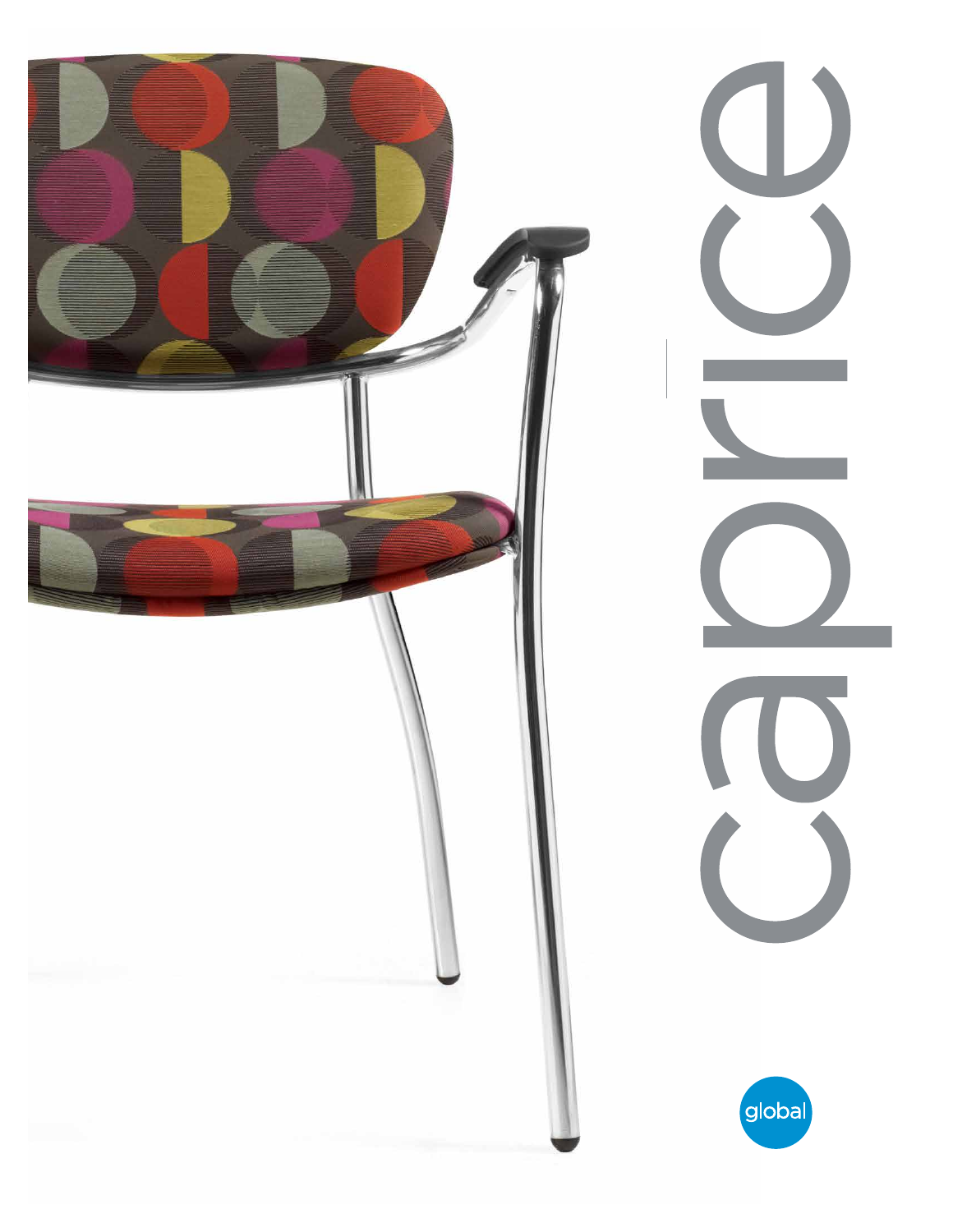## Caprice, a modern and trim guest chair



Four-legged Armchair Sled Base Armchair Sled Base Armchair



Caprice™... a light scale guest chair. Molded black polypropylene armcaps enhance the comfort and durability of the chair. Durable black glides are standard and steel self-leveling rubber cushioned glides are available as an option. Choose an optional long-lasting steel frame. Available in fabric, vinyl and leather.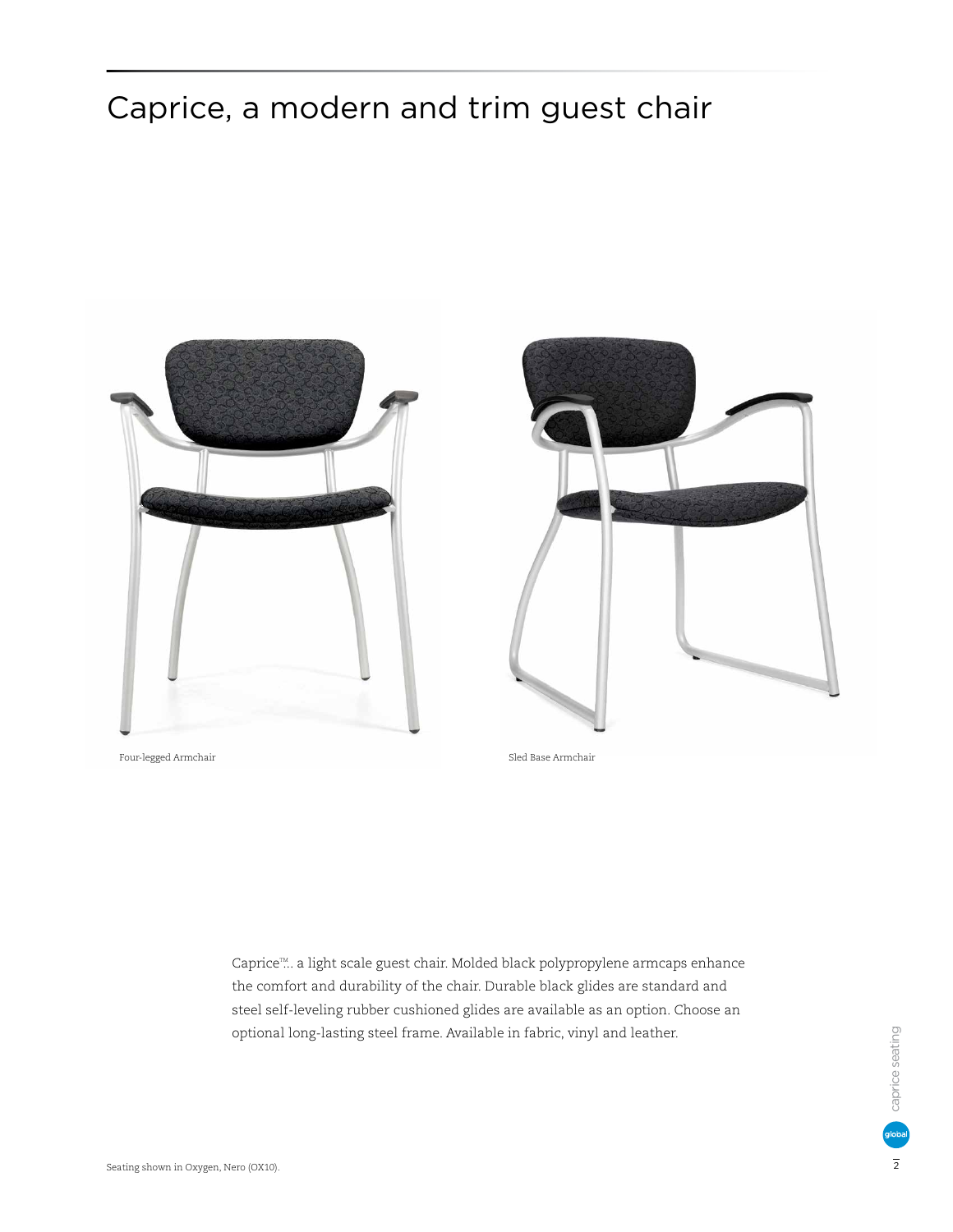